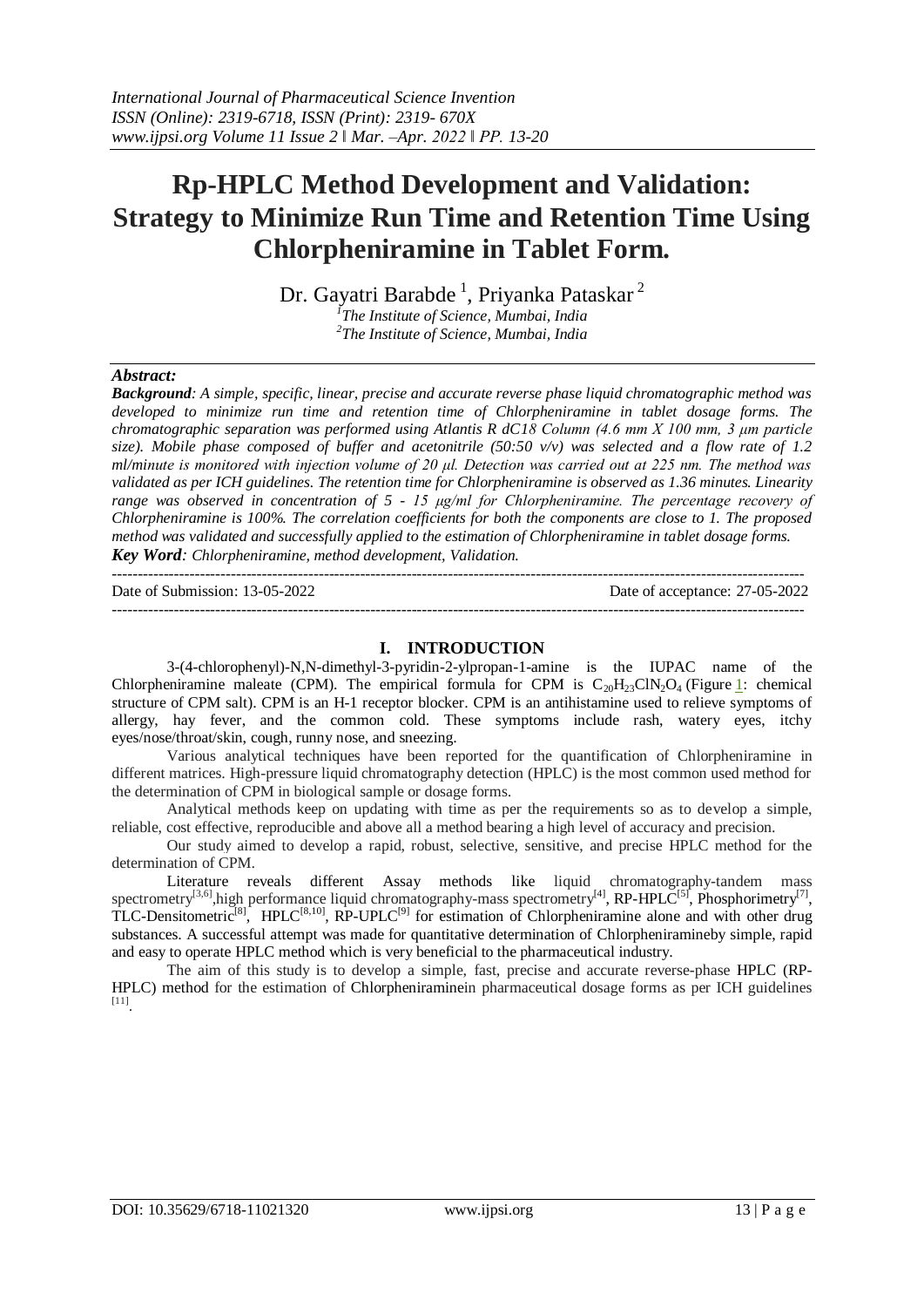

Figure 1: Chlorpheniramine maleate $[1]$ 

#### **II. MATERIAL AND METHOD DEVELOPMENT**

#### **Instrumental**

The HPLC analysis was carried with Waters 2695 with software version Empower 2- PDA detector and Shimadzu LC-2010C HT HPLC system with UV detector and auto sampler integrated with software LCsolution Version 1.25. The column used is Atlantis R d C18 Column (4.6 mm X 100 mm, 3 μm particle size) and detection was performed at 225 nm. The injection volume of sample was 20 μl and the run time was 4minutes. An isocratic mobile phase consisted of buffer and acetonitrile (50:50  $v/v$ ). The mobile phase was filtered through 0.45 μm nylon membrane filter and degassed before use.

#### **Reagents and chemicals**

Chlorpheniramine was taken from commercial source and tablets were obtained from Medley Pharmaceutical Limited. HPLC grade Acetonitrile was obtained from Finar Ltd. All other chemicals used were AR grade.

#### **Preparation of Buffer solution**

Take 8.57 g/L solution of ammonium Dihydrogen phosphate previously adjusted to pH 3 with phosphoric acid. **Preparation of mobile phase**

Mix buffer and acetonitrile in the ratio of (50:50 v/v). Mobile phase is degassed before use.

**Diluent 1** 

Acetonitrile : Water (20:80)

**Diluent 2**

## Mobile Phase

## **Preparation of standard stock solution**

Weigh & transfer accurately about 20 mg of Chlorpheniramine working standard in to 200 ml Volumetric flask. Add to it 150 ml of diluent 1 and sonicate until it dissolve completely. Dilute up to the mark with diluent 1& mix well.

## **Preparation of final stock solution**

Take 5 ml solution from standard stock solution and transfer it to 50 ml volumetric flask and dilute it with diluent 2 i.e., mobile phase up to the mark and sonicate it for 5 minutes.

#### **Preparation of sample solution**

Take 20 tablets and crush. Mix uniformly and take equivalent to 20mg of Chlorpheniramine maleate of powder and transfer it into 200 ml volumetric flask. Add to it diluent 1, sonicate for 15 minutes, cool to room temperature. Further dilute 5ml of above solution to 50 ml with mobile phase. Mix well and inject.

## **METHOD DEVELOPMENT**

Various mobile phase combination were tried to develop new method of Chlorpheniramine on C18 column. In order to achieve acceptable peak shapes and suitable run time various buffer systems are also tried systematically. Mobile phase composed of buffer and acetonitrile  $(50:50 \text{ v/v})$  indicated that peak shape was proper with lesser run time. Therefore buffer and ACN (50:50)at a flow rate of 1.2 ml/min was selected as optimized mobile phase. Atlantis dC 18 column (100mm x 4.6 mm, 3µm particle size) was used as the stationary phase to reduce the run time. To analyze drugs, detection was tried at various wavelengths but 225 nm was selected as the detection wavelength as drug showed maximum absorption. The retention time was found to be 1.36 minutes. The chromatogram obtained was shown in figure (2). The system suitability parameters were shown in Table (1)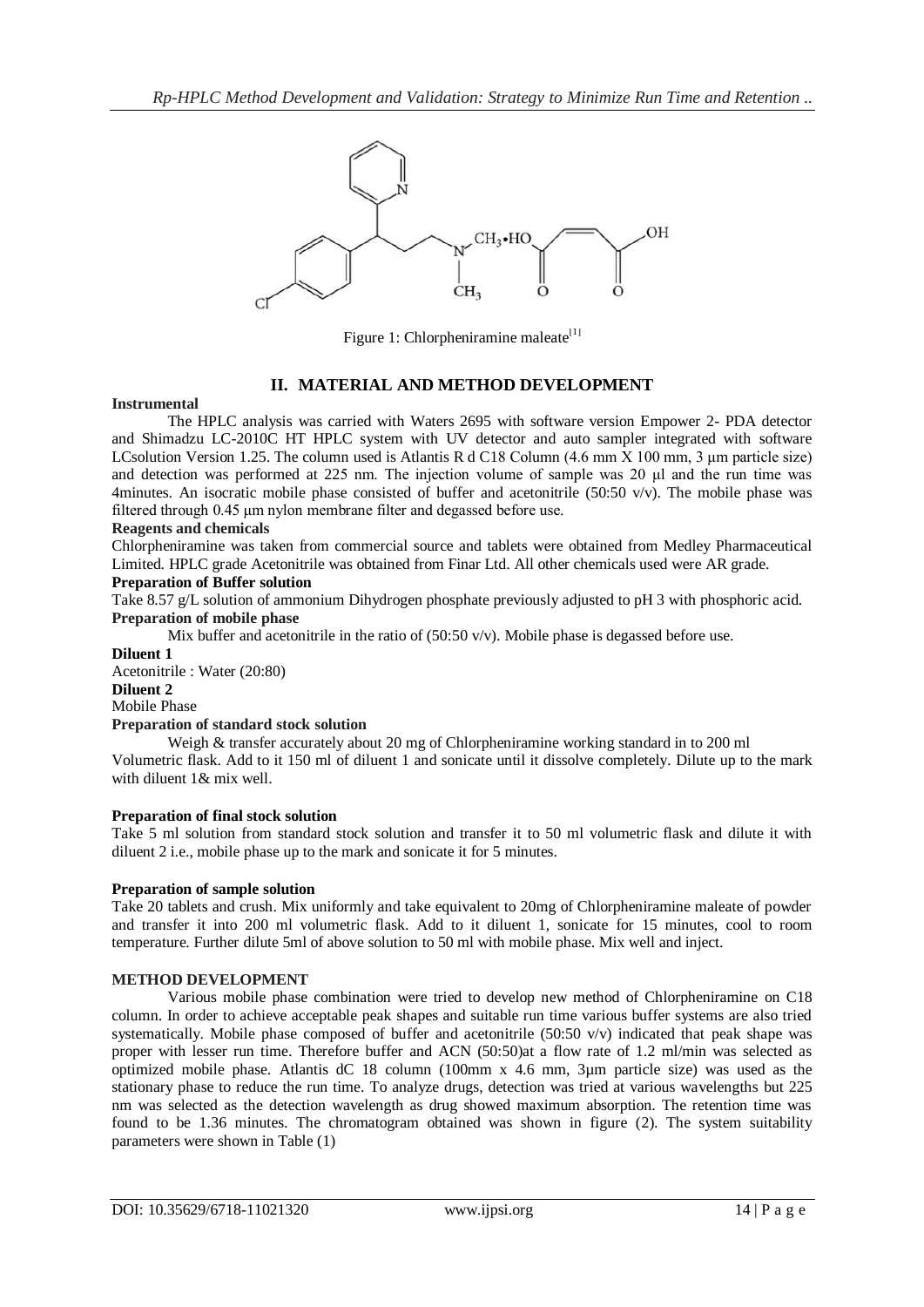| Chlorphenamine |
|----------------|
| 1.36           |
| 1.85           |
| 0.2            |
|                |

**Table I:** System Suitability Parameters



Figure 2: Representive chromatogram of test solution

#### **III.MATERIAL VALIDATION**

The objective of the method validation is to demonstrate that the method is suitable for its intended purpose as it is stated in ICH guidelines. The above method was validated according to ICH guidelines to establish the performance characteristic of a method (expressed in terms of analytical parameters) to meet the requirement for the intended application of the method.

They were tested using the optimize chromatographic conditions and instruments.

#### **Specificity**

Spectral purities of Chlorpheniramine peakwere evaluated for the interference of the tablet excipients, degradation components or due to the presence of impurities as per the methodology. In the work, a solution containing a mixture of the tablet excipients were prepared using the sample preparation procedure to evaluate possible interfering peaks.

#### **Linearity**

The linearity of an analytical procedure is its ability (within a given range) to obtain test results, which are directly proportional to the concentration of analyte in the sample. Linearity of for Chlorpheniraminewas established by analyzing serial dilutions of a stock solution of the working standard.Five concentrations such as 5.01, 7.51, 10.02, 12.52& 15.02μg/ml for Chlorpheniraminewere prepared as per table (1) and analyzed. Correlation coefficient & %Y-axis should be within the limit.

| $%$ level | Volume of stock<br>solution | Diluted to (ml) | <b>Final concentration</b><br>in ppm |
|-----------|-----------------------------|-----------------|--------------------------------------|
| 50%       | 1.0 <sub>m</sub>            | 20              | 5.01                                 |
| 75%       | $1.5$ ml                    | 20              | 7.51                                 |
| 100%      | $2.0$ ml                    | 20              | 10.02                                |
| 125%      | $2.5$ ml                    | 20              | 12.52                                |
| 150%      | 3.0 <sub>m</sub>            | 20              | 15.02                                |

**Table 2:** Linearity Concentration Levels of Chlorphenaramine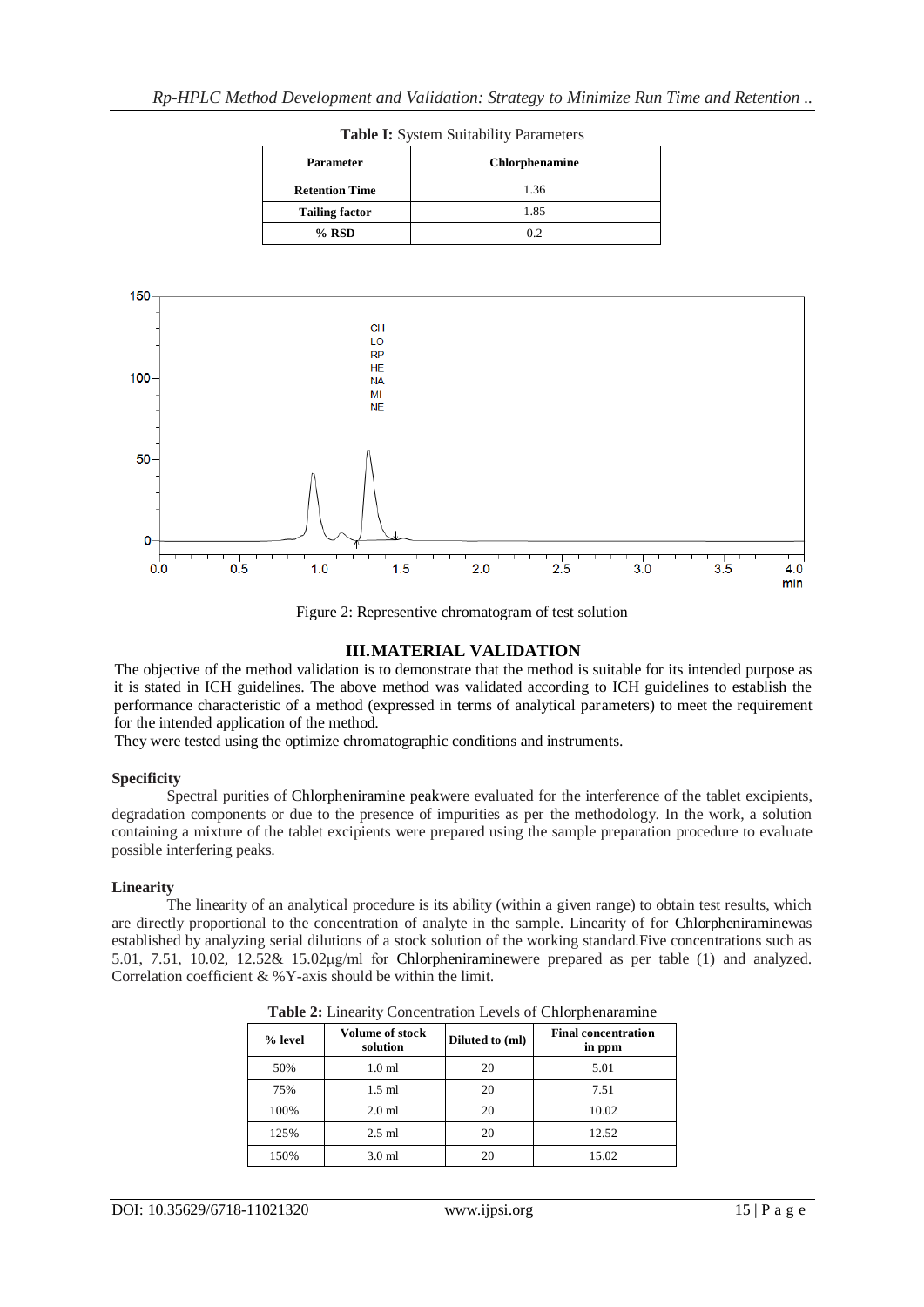#### **Accuracy**

The accuracy of the method was determined by recovery experiments known concentrations of working standard was added to the fixed concentration of the pre-analyzed Tablet sample. Percent recovery was calculated by comparing the area with pre-analyzed sample. Three different solutions of chlorpheniraminewere prepared in triplicate at level of 50%, 100% and 150% of its predefined concentration (5, 120, 15 µg/mL). and the percentage mean and individual recovery was calculated. Data from the linearity was considered for accuracy.

#### **Precision**

The precision of an analytical procedure expresses the closeness of agreement between a series of measurement obtained from multiple sampling of the same homogenous sample under prescribed conditions. Repeatability of the method was checked by carrying out six independent assays of Chlorpheniramineat10ug/ml concentration. The mean area and % relative standard deviation (RSD) was calculated. % RSD should be  $\leq 2\%$ .

#### **Intermediate precision**

The intermediate precision of the assay method was established by comparison of two independent repeatability experiments on 2 different days. The data of the 1<sup>st</sup> day was taken from the analysis of "Repeatability". The second set of experiments was performed by a different analyst or on different instrument. The standard deviation, relative standard deviation and mean value difference was calculated from the results obtained on each day.

#### **Robustness**

The robustness of an analytical procedure is a measure of its capacity to remain unaffected by small, but deliberate variations in method parameters and provides an indication of its reliability during normal usage. It was observed that the variations like sonication time&change in wavelength etc.

## **IV. RESULT AND DISCUSSION**

The objective of the method validation was to demonstrate that the method is suitable for its intended purpose as it is stated in ICH guidelines.The above method was validated to establish the performance characteristics of a method (expressed in terms of analytical parameters) to meet the requirements for the intended application of the method.Chlorpheniramineshowed maximum absorbance at 225 nm.

#### **Specificity**

By comparing the chromatogramsof blank solution, placebo solution, reference solution & test solution itis observed that there is no interference of any peaks at the retention time of Chlorpheniramine. The retention time of the main peak in the chromatogram obtained with the reference solution  $\&$  test solution are matching. This confirmed the specificity of the method.



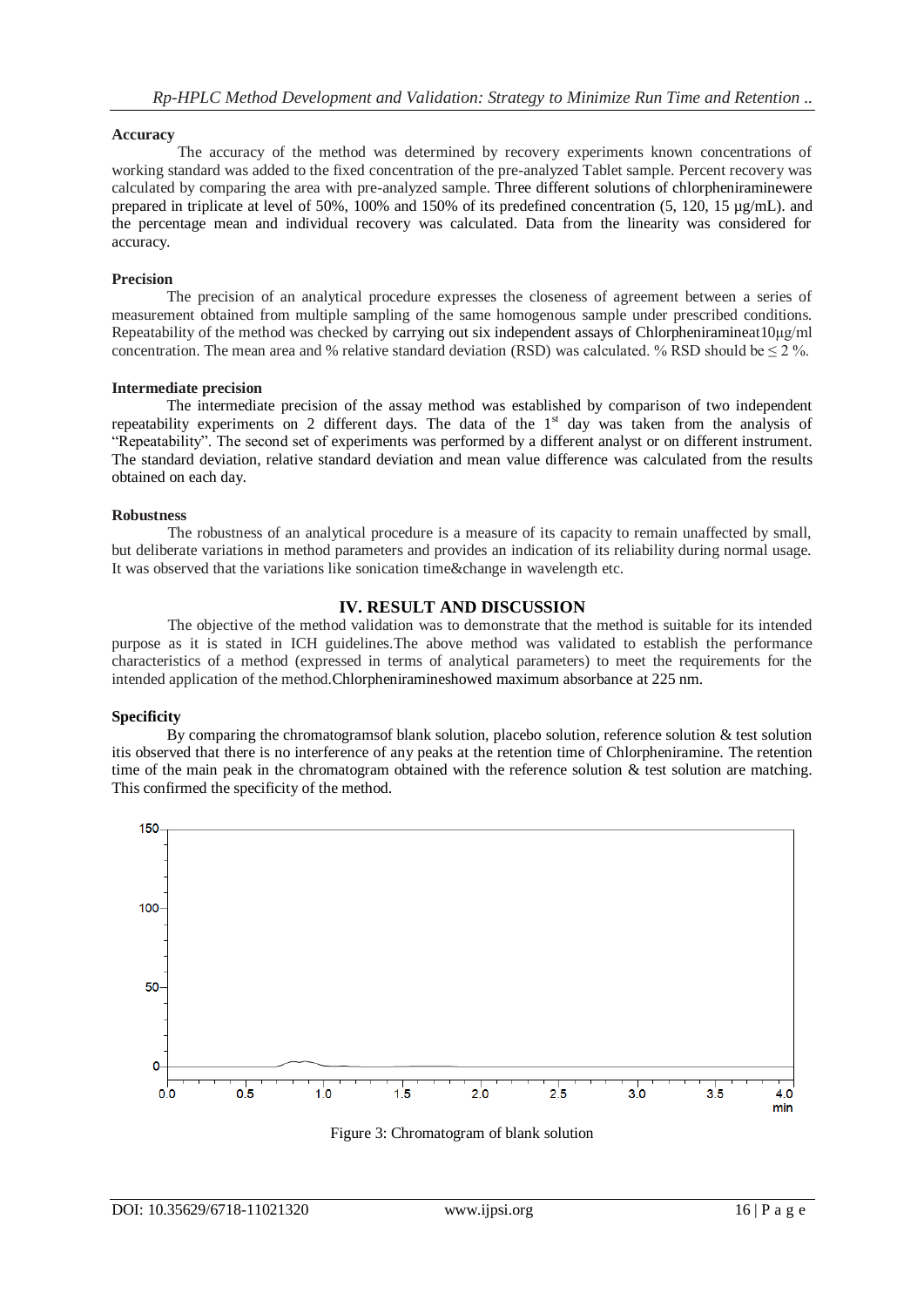



## **Linearity**

Five concentrations such as 5.01, 7.51, 10.02, 12.52& 15.02μg/ml for Chlorpheniraminewere prepared and the linearity graph was plotted using concentration verses peak areaas shown in Figure (6).Graph of Residuals against concentration was also plotted as per shown in Figure (7).A linear relationship was obtained between peak areas and quantity analyzed in the range of 50% to 150% (5.01-15.02μg/ml)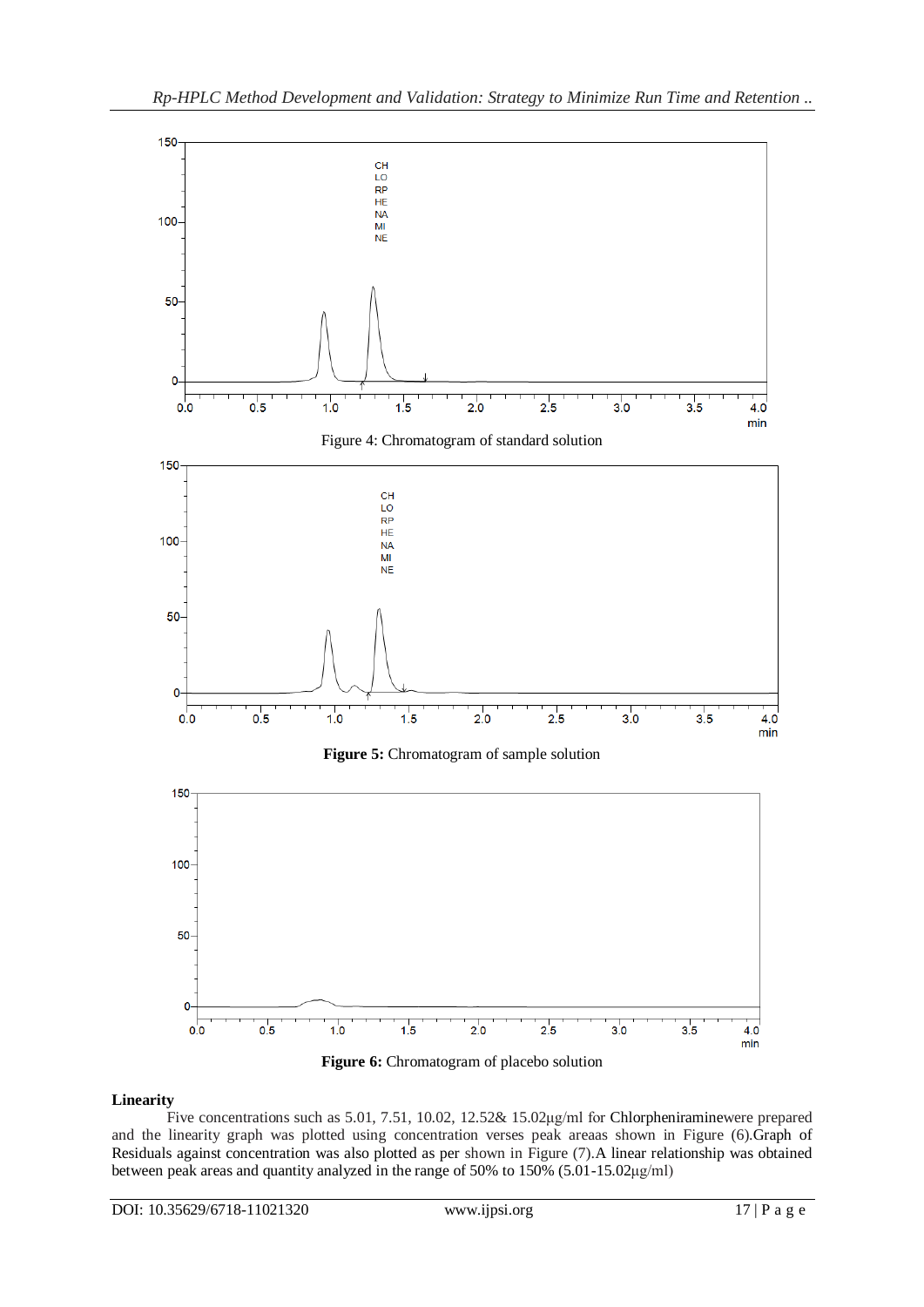



Figure 8: Plot of Residuals against concentration for Chlorpheniramine

| <b>Twore of Sobervation alone for imeality of Chronometrining</b> |               |                            |  |
|-------------------------------------------------------------------|---------------|----------------------------|--|
| <b>Parameter for Linearity</b>                                    | <b>Values</b> | <b>Acceptance Criteria</b> |  |
| Correlation coefficient R                                         | 0.99972       | > 0.999                    |  |
| $\%$ Y – axis intercept                                           | 0.1           | $< \pm 5\%$                |  |
| Slope of regression line                                          | 28516         | To be reported             |  |
| Residual sum of squares                                           | 28580862      | To be reported             |  |

| Table 3: Observation table for linearity of Chlorpheniramine |  |  |
|--------------------------------------------------------------|--|--|
|                                                              |  |  |

The method was considered to be linear in the range on  $5.01 - 15.02\mu\text{g/ml}$  for Chlorphenaramine as Correlation coefficient & %Y-axis intercept should be within the limit.

## **Accuracy**

The percentage recovery of Chlorpheniraminewas tabulated in table (3). The method was considered to be accurate as the % individual recovery was within the acceptance criteria of 97-103 % and the % mean recovery was within the acceptance criteria of 98 – 102 %.

| <b>Accuracy level</b> | % recovery of<br><b>Chlorpheniramine</b> |
|-----------------------|------------------------------------------|
|                       | 101.0                                    |
| 50%                   | 101.6                                    |
|                       | 101.6                                    |
| 100%                  | 98 4                                     |

| Table 4: Recovery at Different Concentration Levels |  |
|-----------------------------------------------------|--|
|-----------------------------------------------------|--|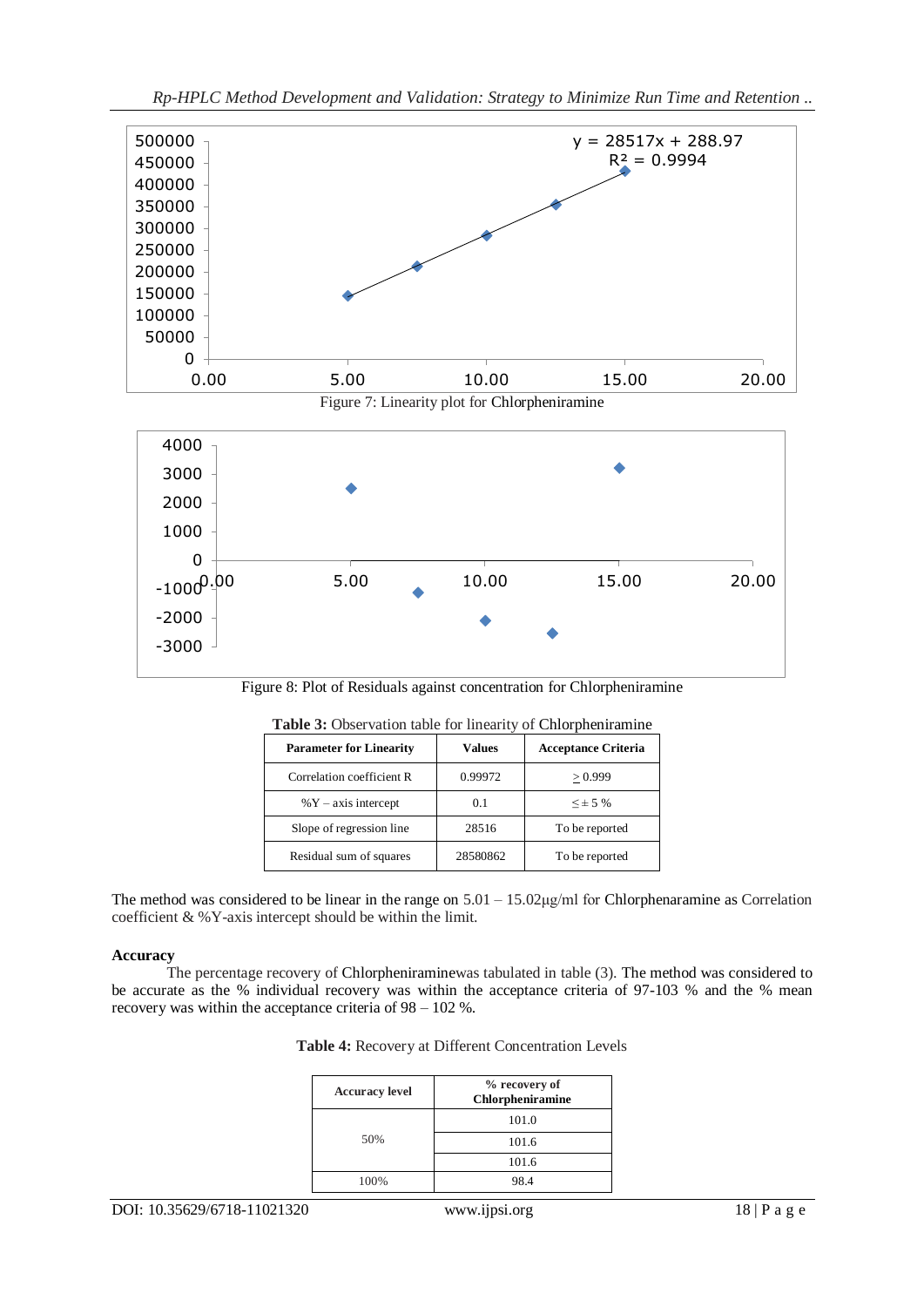|                  | 99.5  |
|------------------|-------|
|                  | 100.2 |
|                  | 99.4  |
| 150%             | 100.7 |
|                  | 98.8  |
| Means recovery   | 100.1 |
| Minimum recovery | 98.4  |
| Maximum recovery | 101.6 |

#### **Precision**

The exactness of the method as defined by precision and method was considered to be precised as since the relative standard deviation from 6 determinations was well within the acceptance limit of  $\leq 2\%$ . Refer table (4).

| Sample No.     | % Assay of Chlorpheniramine |
|----------------|-----------------------------|
| Sample 01      | 99.4                        |
| Sample 02      | 99.5                        |
| Sample 03      | 99.5                        |
| Sample 04      | 99.6                        |
| Sample 05      | 99.1                        |
| Sample 06      | 99.3                        |
| Mean           | 99.4                        |
| <b>STD Dev</b> | 0.18                        |
| % RSD          | 0.18                        |

## **Table 5:** Method Precision

## **Intermediate Precision**

The intermediate precision of the assay method was established by comparison of two independent repeatability experiments on 2 different days. Refer table (5) for % Assay of Chlorpheniramineand table (6) for comparison of two independent repeatability

| Sample No.     | % Assay of Chlorphenaramine |
|----------------|-----------------------------|
| Sample 01      | 100.5                       |
| Sample 02      | 99.1                        |
| Sample 03      | 100.1                       |
| Sample 04      | 102.0                       |
| Sample 05      | 102.0                       |
| Sample 05      | 101.4                       |
| Mean           | 100.9                       |
| <b>STD Dev</b> | 1.16                        |
| $%$ RSD        | 1.15                        |

#### **Table 6:** Intermediate Precision

| Table 7: Comparison of two independent repeatability |  |  |
|------------------------------------------------------|--|--|
|------------------------------------------------------|--|--|

| <b>Parameter</b>                                                     | $1st$ day Repeatability | $2nd$ day Repeatability |
|----------------------------------------------------------------------|-------------------------|-------------------------|
| Number of determinations                                             | h                       |                         |
| Mean $(\%)$ assay                                                    | 99.4                    | 100.9                   |
| RSD(%)                                                               | 0.18                    | 1.15                    |
| Mean value difference (%)<br>Acceptance Criteria: $< 2.0 %$ absolute | 1.5                     |                         |